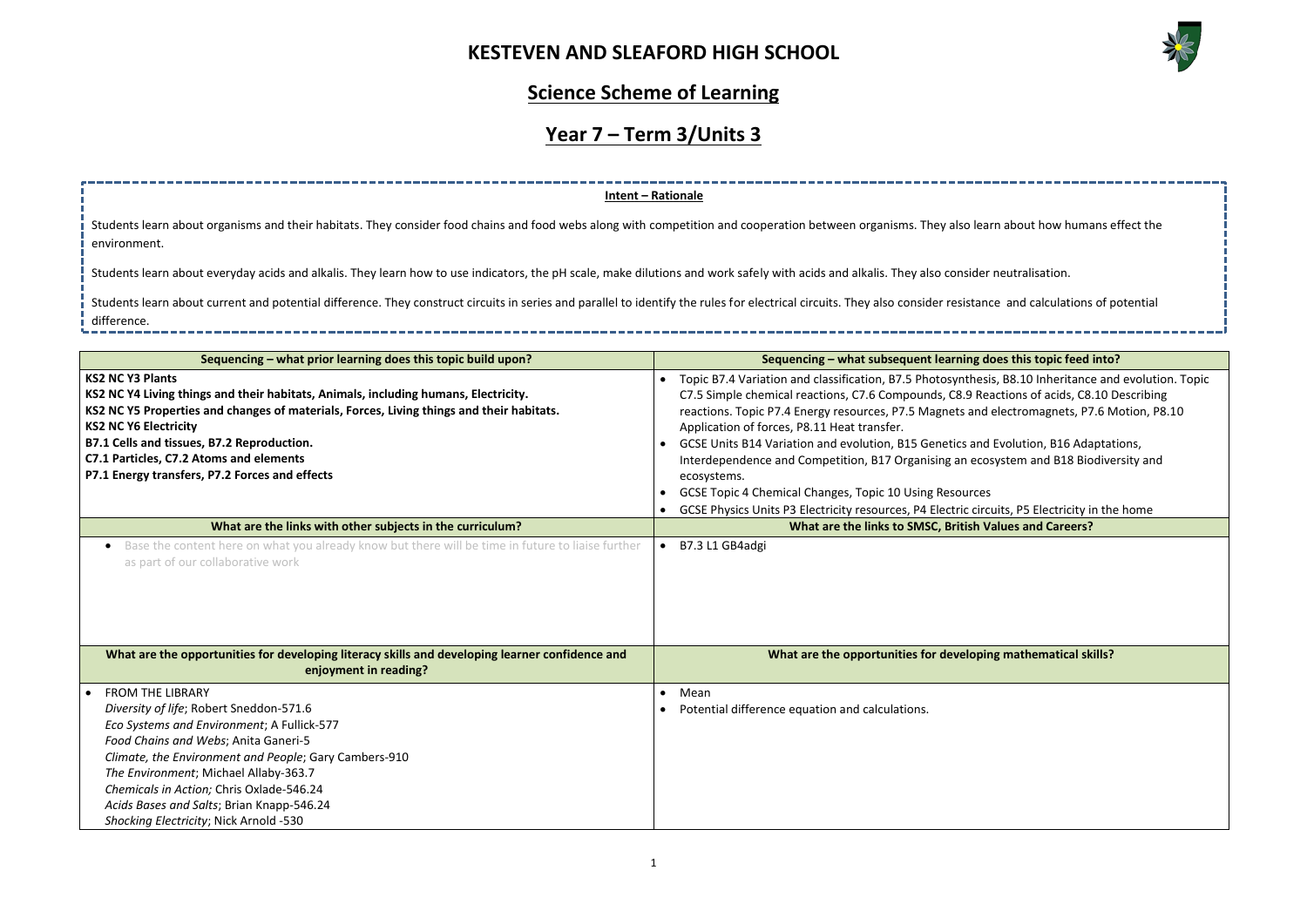

the progress of students?

*Electronics; DK Eye Witness*-621

#### **Science Scheme of Learning**

#### **Year 7 – Term 3/Units 3**

**Intent – Concepts**

#### **What knowledge will students gain and what skills will they develop as a consequence of this topic?**

**Know**

- State what a habitat is. Identify variables that can be measured or controlled. Describe how food chains and webs show feeding relationships in a habitat. Explain how modern farming techniques can negatively affect the environment.
- Name some acidic and alkaline substances. Describe the pH scale. Recognise some important hazard symbols. State the general word equation for neutralisation.
- Describe the symbols for common electrical components. Construct parallel circuits and measure the current. Explain how resistance alters electrical current. State the equation for calculating potential difference.

- Create a suitable data table with room for repeats and correct use of headings and units. Show feeding relationships in pyramids of number.
- Test the pH of some household substances. Describe some safety precautions to follow when using acids and alkalis. Describe some examples of useful neutralisation reactions.
- Use a model to demonstrate energy transfer. Identify rules for current flow in parallel circuits. Investigate the relationship between length of wire and its resistance. Use the potential difference equation to calculate v

**Apply**

- Describe adaptations of organisms to live in particular habitats. Collect data systematically considering precision and accuracy. Describe how food chains and webs show the flow of energy through a habitat. Describe bioaccumulation.
- Describe how litmus can be used to identify if a solution is acidic or alkaline. Explain how the pH scale can be used to measure how acidic or alkaline a substance is. Describe how to dilute an acid or alkali. Plan an investigation into how effective indigestion tablets are.
- Explain what electric current and potential difference are. Explain how current and potential difference differ in series and parallel circuits. Explain how potential difference alters electrical current. Explain how resis potential difference and current are related to each other.

**Extend**

|                 | What subject specific language will be used and developed in this topic?                                                                                                                                               | What opportunities are available for assessing the pro-                                                                                        |  |  |
|-----------------|------------------------------------------------------------------------------------------------------------------------------------------------------------------------------------------------------------------------|------------------------------------------------------------------------------------------------------------------------------------------------|--|--|
| adaptations     | An animal that hunts and feed on other animals.                                                                                                                                                                        | Show you can challenge B7.3 L1, B7.3 L4, C7.3 L3, P7.3 L1, P7.3 L4<br>Planning an investigation B7.3 L2, C7.3 L4<br>Evaluation of data P7.3 L3 |  |  |
| Bioaccumulation | When a toxin (poison) passes up a food chain and<br>becomes concentrated in the top predator because it<br>cannot be excreted or broken down. This can have<br>serious consequences on the health of the top predator. |                                                                                                                                                |  |  |
| camouflage      | An animal that eats (consumes) plants or other animals.                                                                                                                                                                |                                                                                                                                                |  |  |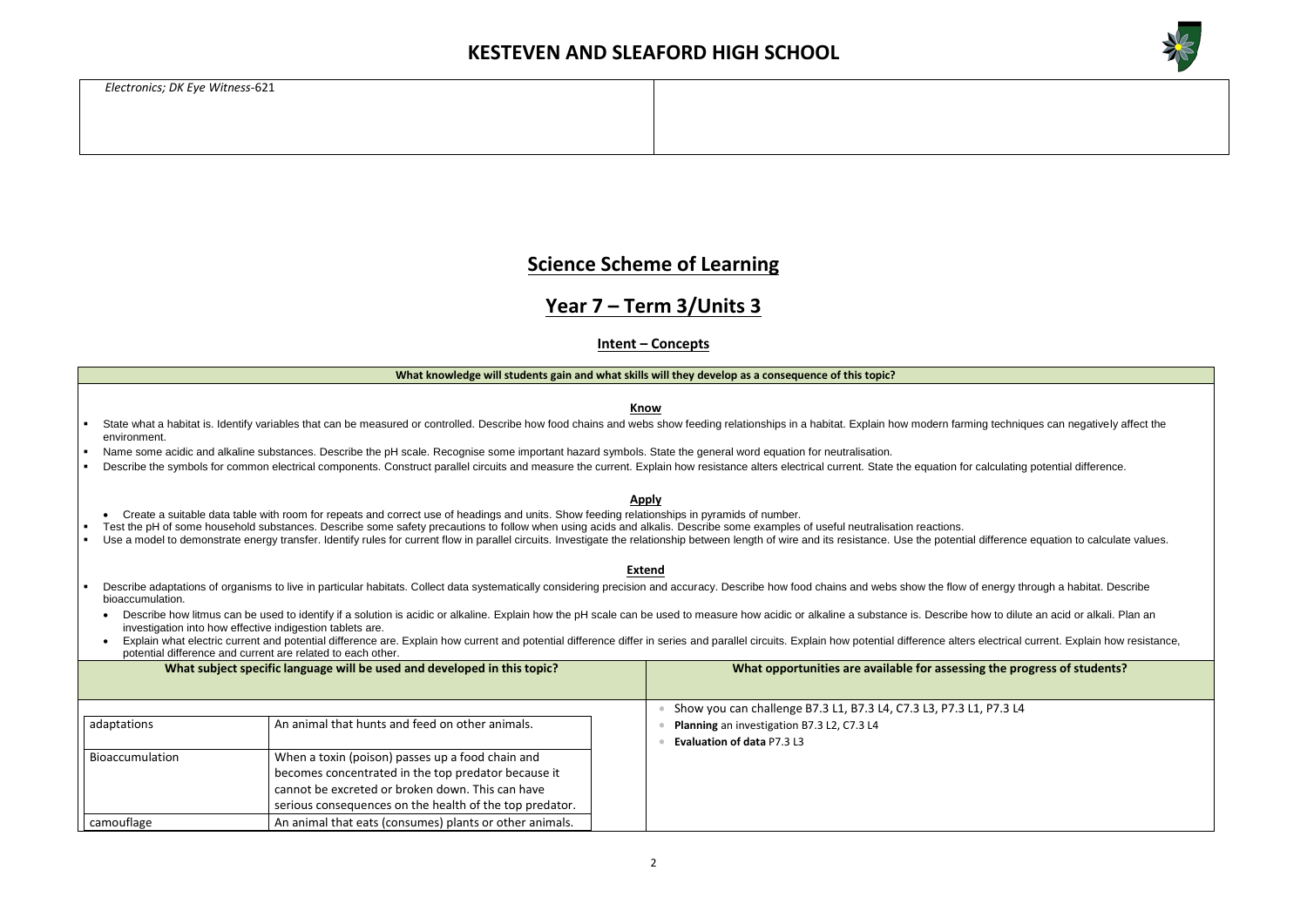

| carnivore       | Organisms in the same food chain all depend on each<br>other.                                                                                                                                                                                   |
|-----------------|-------------------------------------------------------------------------------------------------------------------------------------------------------------------------------------------------------------------------------------------------|
| Chlorophyll     | An animal that feeds on plants.                                                                                                                                                                                                                 |
| consumer        | Features that help a living thing to blend in with its<br>surroundings.                                                                                                                                                                         |
| environment     | The surroundings in a habitat.                                                                                                                                                                                                                  |
| food chain      | A diagram that shows how the organisms in a habitat<br>feed on each other.                                                                                                                                                                      |
| food web        | The place where a living thing lives.                                                                                                                                                                                                           |
| habitat         | An animal goes into a deep sleep to survive difficult<br>conditions in the winter.                                                                                                                                                              |
| herbivore       | An animal that feeds on both plants and animals.                                                                                                                                                                                                |
| hibernation     | Animals that are hunted and eaten by predators.                                                                                                                                                                                                 |
| interdependence | A plant that produces its own food by photosynthesis.                                                                                                                                                                                           |
| omnivore        | An animal that feeds on other animals.                                                                                                                                                                                                          |
| pesticide       | A chemical that is applied to crops to kill pests. Pesticides<br>can be very effective in helping to prevent crop damage<br>by insects and other invertebrates. However, they can<br>sometimes have a negative impact on harmless<br>organisms. |
| predator        | Two or more food chains link together to form a food<br>web, which shows the feeding relationships between the<br>organisms.                                                                                                                    |
| prey            | A green substance that is needed for plants to trap light<br>energy and make their own food.                                                                                                                                                    |
| producer        | Having features that help a living thing to survive in a<br>particular place.                                                                                                                                                                   |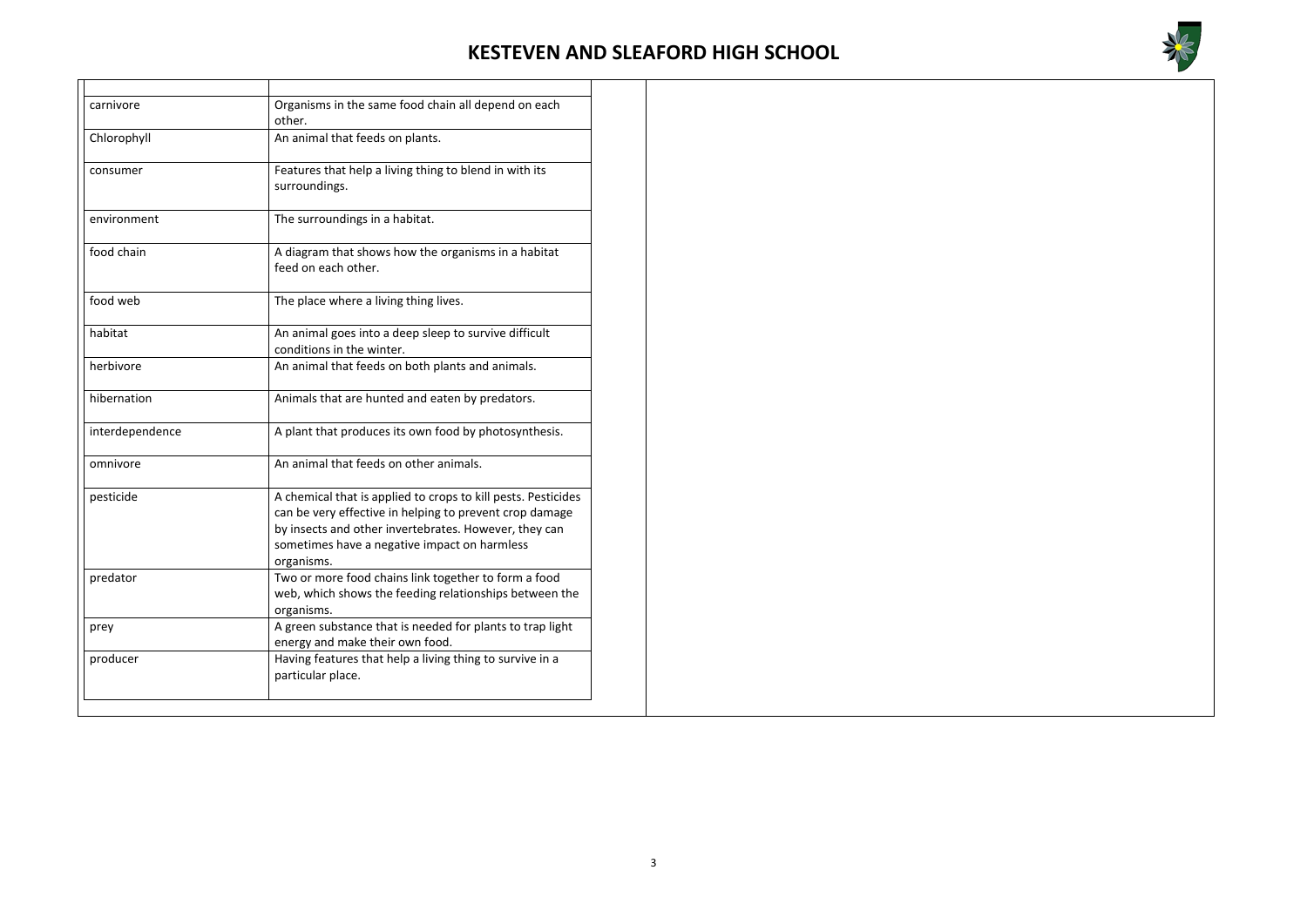

| Word                              | Definition                                                                                                                                                                                                                                                                                                                                                                                                                                                                                                                                                    |
|-----------------------------------|---------------------------------------------------------------------------------------------------------------------------------------------------------------------------------------------------------------------------------------------------------------------------------------------------------------------------------------------------------------------------------------------------------------------------------------------------------------------------------------------------------------------------------------------------------------|
| <b>Acid</b>                       | A substance that has a pH of less than 7 and is capable of giving away hydrogen ions (H <sup>+</sup> )<br>in a chemical reaction. Acids make salts when they react.                                                                                                                                                                                                                                                                                                                                                                                           |
| <b>Alkali</b>                     | A solution that has a pH of more than 7. All alkalis contain hydroxide ions (OH <sup>-</sup> ) and this<br>is usually because the chemical that has dissolved in the water is a metal hydroxide.<br>Sometimes, however, the hydroxide ions come from water molecules because the<br>substance dissolved in the water has been able to split up the water molecules. Alkalis<br>are bases that have dissolved in water.                                                                                                                                        |
| Concentrated                      | A solution is concentrated when it has a large amount of solute dissolved into a given<br>volume of solvent. We could also say that the solution has a high concentration. This will<br>mean that within the solution, the solute particles are closer together than in a dilute<br>solution, where there are many more solvent molecules and fewer solute molecules.<br>Concentration is measured in mol/dm <sup>3</sup> , so a bottle of hydrochloric acid that is 5 mol/dm <sup>3</sup><br>is more concentrated than a solution of 1 mol/dm <sup>3</sup> . |
| <b>Control variables</b>          | Factors in an investigation that must be kept the same in order for the investigation to<br>be a fair test. If they are not controlled, you will not be able to conclude that the factor<br>you chose to change (the independent variable) was what caused the change you<br>measured (the dependent variable).                                                                                                                                                                                                                                               |
| <b>Corrosive</b>                  | The variable in an investigation that you choose to measure. On a graph of your results,<br>this is always plotted on the y-axis.                                                                                                                                                                                                                                                                                                                                                                                                                             |
| <b>Dilute</b>                     | A solution that contains a lot of solvent (usually water) and not very much of the solute.<br>Dilute is the opposite of concentrated. Since concentration is measured in mol/dm <sup>3</sup> , a<br>dilute solution would have a low value. For example, 0.1 mol/dm <sup>3</sup> is very dilute<br>compared with 5 mol/dm <sup>3</sup> .                                                                                                                                                                                                                      |
| Independent<br>variable           | The variable (factor) that you choose to change in an investigation. It can also be thought<br>of as the 'input variable'. On a graph of your results, the independent variable is always<br>plotted on the x-axis.                                                                                                                                                                                                                                                                                                                                           |
| <b>Indicator</b>                  | A chemical substance that changes colour in an acid or an alkali.                                                                                                                                                                                                                                                                                                                                                                                                                                                                                             |
| <b>Irritant</b>                   | A hazard word that tells you that a substance might cause soreness or itching when it<br>comes into contact with the skin. An irritant may sometimes become corrosive at higher<br>concentrations.                                                                                                                                                                                                                                                                                                                                                            |
| <b>Neutralisation</b><br>reaction | A type of chemical reaction in which an acid is reacted with a base in such a way that<br>there is no acid left. A salt is produced in a neutralisation reaction. A typical<br>neutralisation reaction involves an acid and an alkali reacting to form a salt and water.                                                                                                                                                                                                                                                                                      |
| pH scale                          | A measure of the acidity of a solution. The pH scale measures the concentration of<br>hydrogen ions (H <sup>+</sup> ) in a solution. The more hydrogen ions there are, the more acidic the<br>solution, and the lower the pH. The pH values of most substances that you are likely to<br>come across fall into a scale from 1 to 14, but in fact pH can be lower than 1 and higher<br>than 14. You will almost certainly have used acid with a pH of 0 in the lab at school.                                                                                  |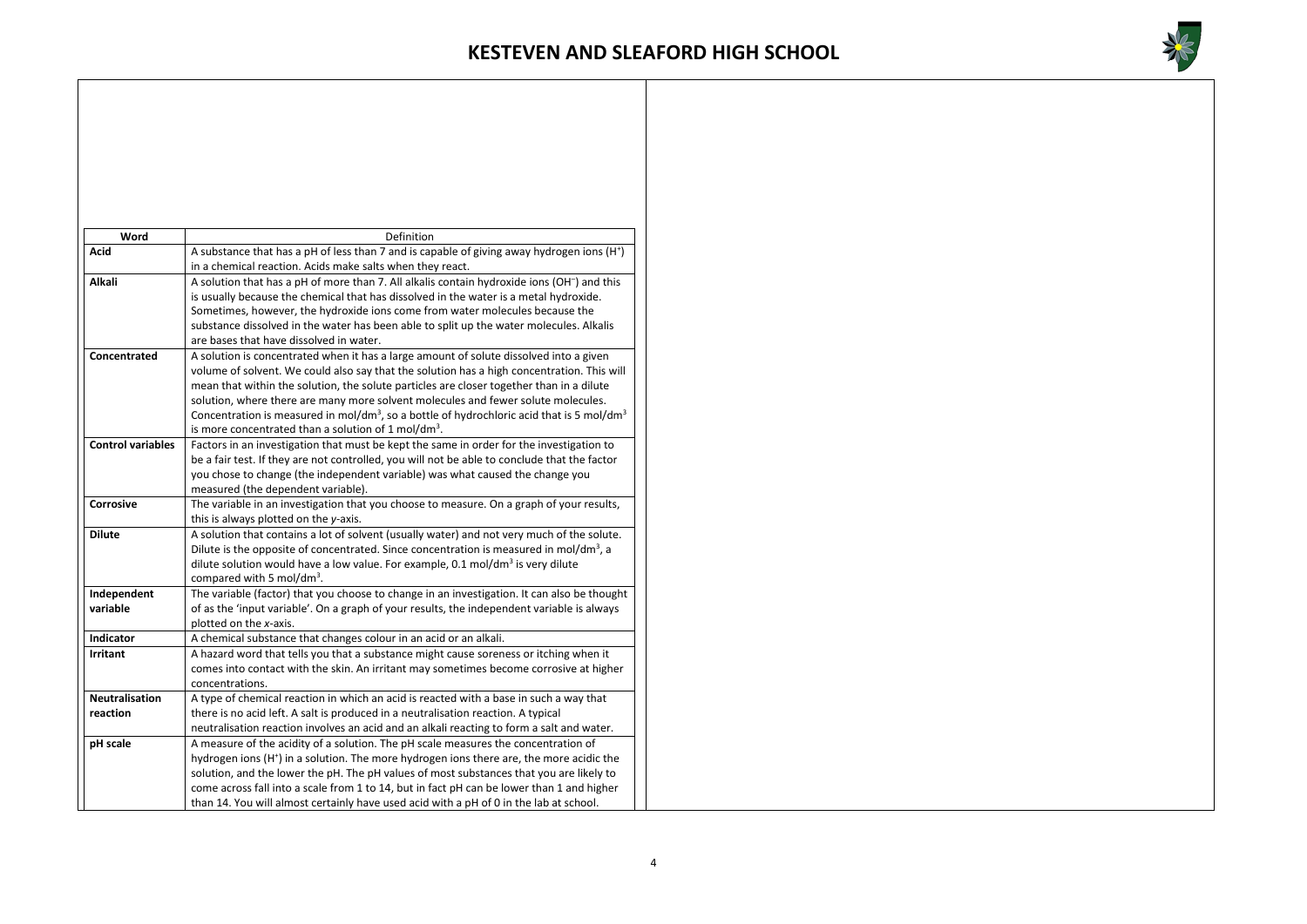

| <b>Universal</b>                                                                                  | A mixture of several different dyes that changes colour in solutions of different pH                                                                                  |  |  |
|---------------------------------------------------------------------------------------------------|-----------------------------------------------------------------------------------------------------------------------------------------------------------------------|--|--|
| indicator                                                                                         | values. Universal indicator is able to distinguish between different pH values, rather than                                                                           |  |  |
|                                                                                                   | simply identify whether something is acidic, neutral or alkaline.                                                                                                     |  |  |
| Variable                                                                                          | A factor in an investigation that was measured. The independent variable is the factor                                                                                |  |  |
|                                                                                                   | that was changed, but it will have been measured to ensure that it was at specific known                                                                              |  |  |
|                                                                                                   | values. The dependent variable is the factor that was measured as the outcome of                                                                                      |  |  |
|                                                                                                   | changing the independent variable. The two variables are represented on a graph:                                                                                      |  |  |
|                                                                                                   | independent on the x-axis and dependent on the y-axis.                                                                                                                |  |  |
|                                                                                                   |                                                                                                                                                                       |  |  |
| Word                                                                                              | <b>Definition</b>                                                                                                                                                     |  |  |
| Ammeter                                                                                           | An instrument used in electronics to measure the current flowing in part of a circuit. Current is                                                                     |  |  |
|                                                                                                   | measured in amperes, or 'amps' for short. The abbreviation for amperes is A.<br>An ammeter                                                                            |  |  |
| must be connected in series because it measures the flow of charge through part of the            |                                                                                                                                                                       |  |  |
|                                                                                                   | circuit.                                                                                                                                                              |  |  |
| Ampere (A)                                                                                        | The unit of current. The word ampere is often abbreviated to 'amp', or A. This unit was named                                                                         |  |  |
|                                                                                                   | after a French physicist.                                                                                                                                             |  |  |
| <b>Battery</b>                                                                                    | More than one cell joined together in series. This means that the potential differences of the                                                                        |  |  |
|                                                                                                   | individual cells are added together to produce a higher voltage.                                                                                                      |  |  |
|                                                                                                   | Examples of batteries that can be bought easily in the UK include<br>AA (1.5 volts), AAA (1.5                                                                         |  |  |
|                                                                                                   | volts but a smaller physical size than AA) and PP3 (9 volts).                                                                                                         |  |  |
| <b>Cell</b>                                                                                       | An electrical component that provides an electromotive force (potential difference, or voltage)                                                                       |  |  |
|                                                                                                   | to push electrical current around a circuit. Cells can be linked in series to form a battery. A cell                                                                  |  |  |
|                                                                                                   | can be made from two metals that have different reactivities (such as copper and zinc)                                                                                |  |  |
|                                                                                                   | connected to the terminals of a voltmeter and then placed into an electrolyte such as dilute                                                                          |  |  |
|                                                                                                   | hydrochloric acid (or a lemon!).                                                                                                                                      |  |  |
| <b>Circuit</b>                                                                                    | The various parts of a circuit that are joined together, normally using wires or rigid circuit                                                                        |  |  |
| components                                                                                        | connectors.                                                                                                                                                           |  |  |
|                                                                                                   |                                                                                                                                                                       |  |  |
| <b>Conduction</b>                                                                                 | Examples of circuit components include cells, lamps, bulbs, resistors, capacitors and switches.<br>The transfer of thermal energy or electricity through a substance. |  |  |
|                                                                                                   |                                                                                                                                                                       |  |  |
|                                                                                                   | Electrical conduction takes place in metals and graphite because delocalised electrons are free                                                                       |  |  |
| to move in a given direction when a voltage is applied. In a solution that contains ions (charged |                                                                                                                                                                       |  |  |
|                                                                                                   | particles), conduction takes place because the ions are free to move.                                                                                                 |  |  |
| Conductor                                                                                         | A material that allows electric current to pass through it - it has low electrical resistance.                                                                        |  |  |
| <b>Electric</b>                                                                                   | The rate of flow of electric charge. The unit of current is the ampere, or amp (A) for short. One                                                                     |  |  |
| current (I)                                                                                       | amp is one coulomb of charge flowing every second.                                                                                                                    |  |  |
| <b>Insulator</b>                                                                                  | A material that does not conduct electricity. Insulators are always non-metals and have very                                                                          |  |  |
|                                                                                                   | high resistance. They are important in protecting us from electricity.                                                                                                |  |  |
|                                                                                                   | For example, PVC plastic is used as a sheath to insulate the copper conductor in domestic                                                                             |  |  |
|                                                                                                   | wiring.                                                                                                                                                               |  |  |
| Ohm $(\Omega)$                                                                                    | The unit of resistance. The ohm is abbreviated using the symbol $\Omega$ .                                                                                            |  |  |
| <b>Parallel</b>                                                                                   | A circuit with two or more different routes for the current to take. The sum of the currents in                                                                       |  |  |
| circuit                                                                                           | all of these loops equals the power supply current. If lamps are connected in parallel in a                                                                           |  |  |
|                                                                                                   | circuit, they will appear brighter but the battery will run out of energy sooner.                                                                                     |  |  |
| Resistance                                                                                        | How strongly a component opposes the flow of a current through it. Resistance is measured in                                                                          |  |  |
|                                                                                                   | ohms, $\Omega$ . It is calculated by dividing the potential difference across the component by the                                                                    |  |  |
|                                                                                                   | current flowing through it.                                                                                                                                           |  |  |
| <b>Series</b>                                                                                     | A circuit with only one route for the current to take. The same current flows through every                                                                           |  |  |
| circuit                                                                                           | component in a series circuit. Bulbs connected in series will appear dimmer than bulbs                                                                                |  |  |
|                                                                                                   | connected in parallel.                                                                                                                                                |  |  |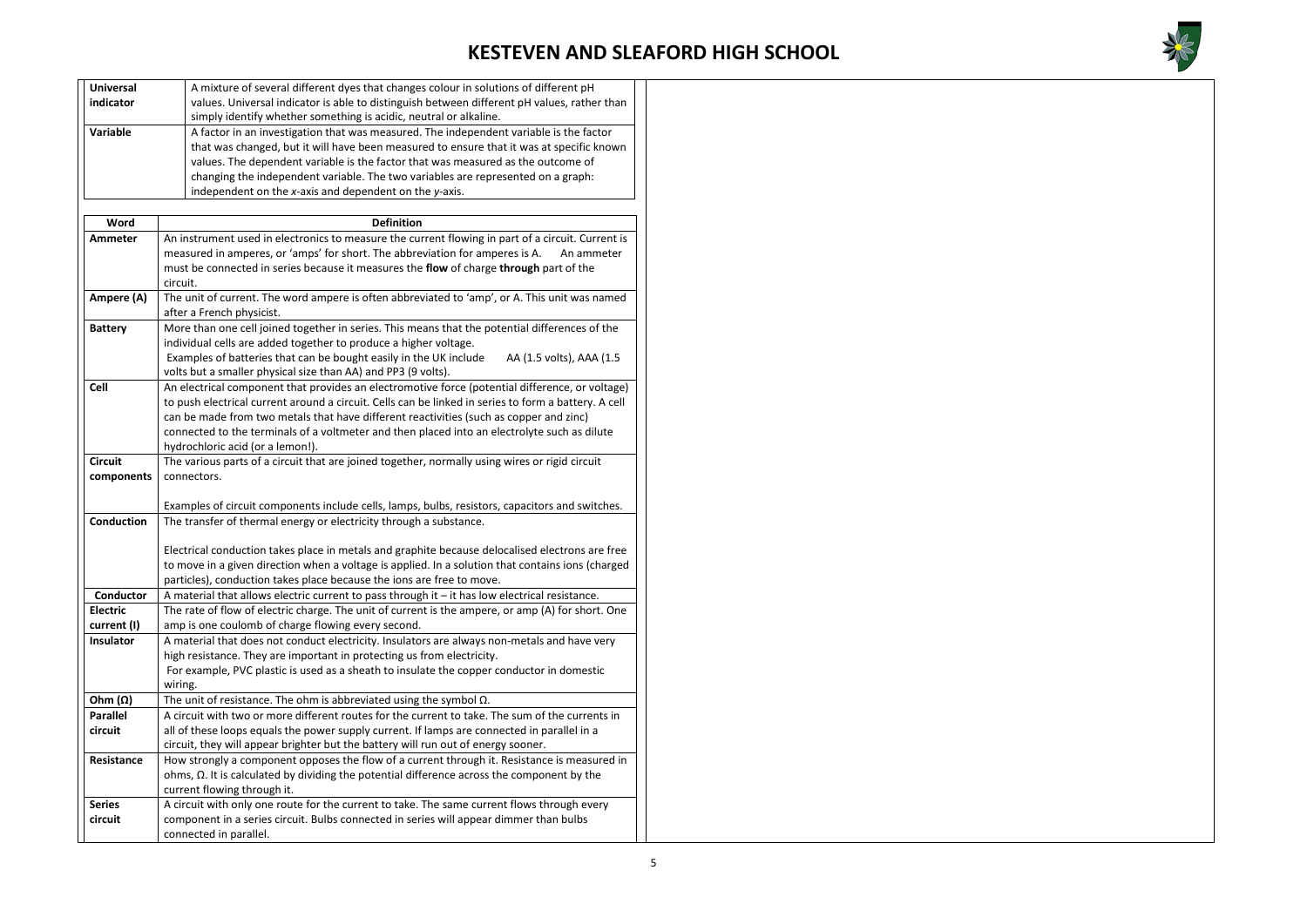

| Another name for potential difference (p.d.). Voltage is measured in volts, V.<br>Voltage<br>For example, the mains supply in the UK is 230 V.<br>An instrument used to measure voltage. Voltmeters must be connected in parallel to the<br>Voltmeter<br>component with the voltage you wish to measure. We measure voltage <i>across</i> a component, |
|--------------------------------------------------------------------------------------------------------------------------------------------------------------------------------------------------------------------------------------------------------------------------------------------------------------------------------------------------------|
|                                                                                                                                                                                                                                                                                                                                                        |
|                                                                                                                                                                                                                                                                                                                                                        |
| not through it.                                                                                                                                                                                                                                                                                                                                        |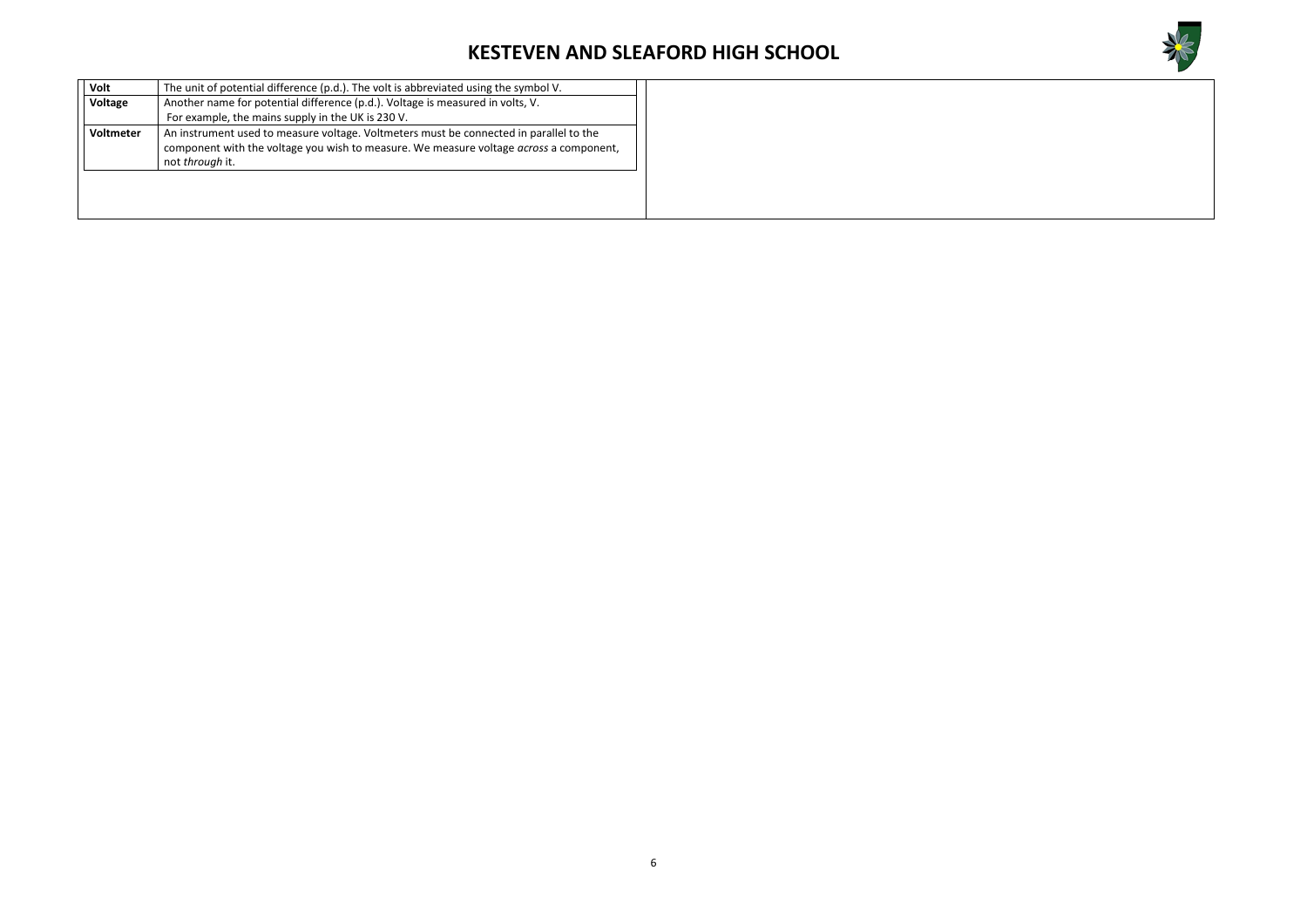

| $\mathcal{L}(\mathcal{L}(\mathcal{L}(\mathcal{L}(\mathcal{L}(\mathcal{L}(\mathcal{L}(\mathcal{L}(\mathcal{L}(\mathcal{L}(\mathcal{L}(\mathcal{L}(\mathcal{L}(\mathcal{L}(\mathcal{L}(\mathcal{L}(\mathcal{L}(\mathcal{L}(\mathcal{L}(\mathcal{L}(\mathcal{L}(\mathcal{L}(\mathcal{L}(\mathcal{L}(\mathcal{L}(\mathcal{L}(\mathcal{L}(\mathcal{L}(\mathcal{L}(\mathcal{L}(\mathcal{L}(\mathcal{L}(\mathcal{L}(\mathcal{L}(\mathcal{L}(\mathcal{L}(\mathcal{$ |  |  |
|-------------------------------------------------------------------------------------------------------------------------------------------------------------------------------------------------------------------------------------------------------------------------------------------------------------------------------------------------------------------------------------------------------------------------------------------------------------|--|--|
|                                                                                                                                                                                                                                                                                                                                                                                                                                                             |  |  |
|                                                                                                                                                                                                                                                                                                                                                                                                                                                             |  |  |
|                                                                                                                                                                                                                                                                                                                                                                                                                                                             |  |  |
|                                                                                                                                                                                                                                                                                                                                                                                                                                                             |  |  |
|                                                                                                                                                                                                                                                                                                                                                                                                                                                             |  |  |
|                                                                                                                                                                                                                                                                                                                                                                                                                                                             |  |  |
|                                                                                                                                                                                                                                                                                                                                                                                                                                                             |  |  |
|                                                                                                                                                                                                                                                                                                                                                                                                                                                             |  |  |
|                                                                                                                                                                                                                                                                                                                                                                                                                                                             |  |  |
|                                                                                                                                                                                                                                                                                                                                                                                                                                                             |  |  |
|                                                                                                                                                                                                                                                                                                                                                                                                                                                             |  |  |
|                                                                                                                                                                                                                                                                                                                                                                                                                                                             |  |  |
|                                                                                                                                                                                                                                                                                                                                                                                                                                                             |  |  |
|                                                                                                                                                                                                                                                                                                                                                                                                                                                             |  |  |
|                                                                                                                                                                                                                                                                                                                                                                                                                                                             |  |  |
|                                                                                                                                                                                                                                                                                                                                                                                                                                                             |  |  |
|                                                                                                                                                                                                                                                                                                                                                                                                                                                             |  |  |
|                                                                                                                                                                                                                                                                                                                                                                                                                                                             |  |  |
|                                                                                                                                                                                                                                                                                                                                                                                                                                                             |  |  |
|                                                                                                                                                                                                                                                                                                                                                                                                                                                             |  |  |
|                                                                                                                                                                                                                                                                                                                                                                                                                                                             |  |  |
|                                                                                                                                                                                                                                                                                                                                                                                                                                                             |  |  |
|                                                                                                                                                                                                                                                                                                                                                                                                                                                             |  |  |
|                                                                                                                                                                                                                                                                                                                                                                                                                                                             |  |  |

**Intent – Concepts**

| <b>Lesson title</b>                                                         | <b>Learning</b>                                                                                      | <b>Higher level</b>                                                                                         | <b>Suggested activities and resources</b> |
|-----------------------------------------------------------------------------|------------------------------------------------------------------------------------------------------|-------------------------------------------------------------------------------------------------------------|-------------------------------------------|
|                                                                             | challenge                                                                                            | challenge                                                                                                   |                                           |
| <b>B7.3 L1</b><br><b>Organisms</b><br>and their<br>habitats                 | Can I state what<br>a habitat is?                                                                    | Can I describe<br>adaptations of<br>organisms to live in<br>particular habitats?                            |                                           |
| <b>B7.3 L2</b>                                                              | Can I                                                                                                | Can I collect                                                                                               |                                           |
| Feeding                                                                     | identify                                                                                             | data                                                                                                        |                                           |
| adaptations                                                                 | variables                                                                                            | systematically                                                                                              |                                           |
|                                                                             | that can be                                                                                          | considering                                                                                                 |                                           |
|                                                                             | measured or                                                                                          | precision and                                                                                               |                                           |
|                                                                             | controlled?                                                                                          | accuracy?                                                                                                   |                                           |
| <b>B7.3 L3</b><br><b>Food chains</b><br>and webs                            | Can I describe<br>how food chains<br>and webs show<br>feeding<br>relationships in<br>a habitat?      | Can I describe how<br>food chains and<br>webs the flow of<br>energy through a<br>habitat?                   |                                           |
| <b>B7.3 L4</b><br><b>Human effects</b><br>on the<br>environment             | Can I explain<br>how modern<br>farming<br>techniques can<br>negatively affect<br>the<br>environment? | Can I describe<br>bioaccumulation?                                                                          |                                           |
| C7.3 L1<br><b>Everyday</b><br>acids and<br>alkalis                          | Can I name<br>some acidic and<br>alkaline<br>substances?                                             | Can I describe how<br>litmus can be used<br>to identify if a<br>solution is acidic or<br>alkaline?          |                                           |
| C7.3L2<br><b>Indicators and</b><br>рH                                       | Can I describe<br>the pH scale?                                                                      | Can I explain how<br>the pH scale can be<br>used to measure<br>how acidic or<br>alkaline a substance<br>is? |                                           |
| C7.3L3<br><b>Dilution and</b><br>safety                                     | Can I recognise<br>some important<br>hazard<br>symbols?                                              | Can I describe how<br>to dilute an acid or<br>alkali?                                                       |                                           |
| C7.3 L4<br><b>Neutralisation</b>                                            | Can I state the<br>general word<br>equation for<br>neutralisation?                                   | Can I plan an<br>investigation into<br>how effective<br>indigestion tablets<br>are?                         |                                           |
| <b>P7.3 L1</b><br><b>Electric</b><br>current and<br>potential<br>difference | Can I describe<br>the symbols for<br>common<br>electrical<br>components?                             | Can I explain what<br>electric current and<br>potential difference<br>are?                                  |                                           |